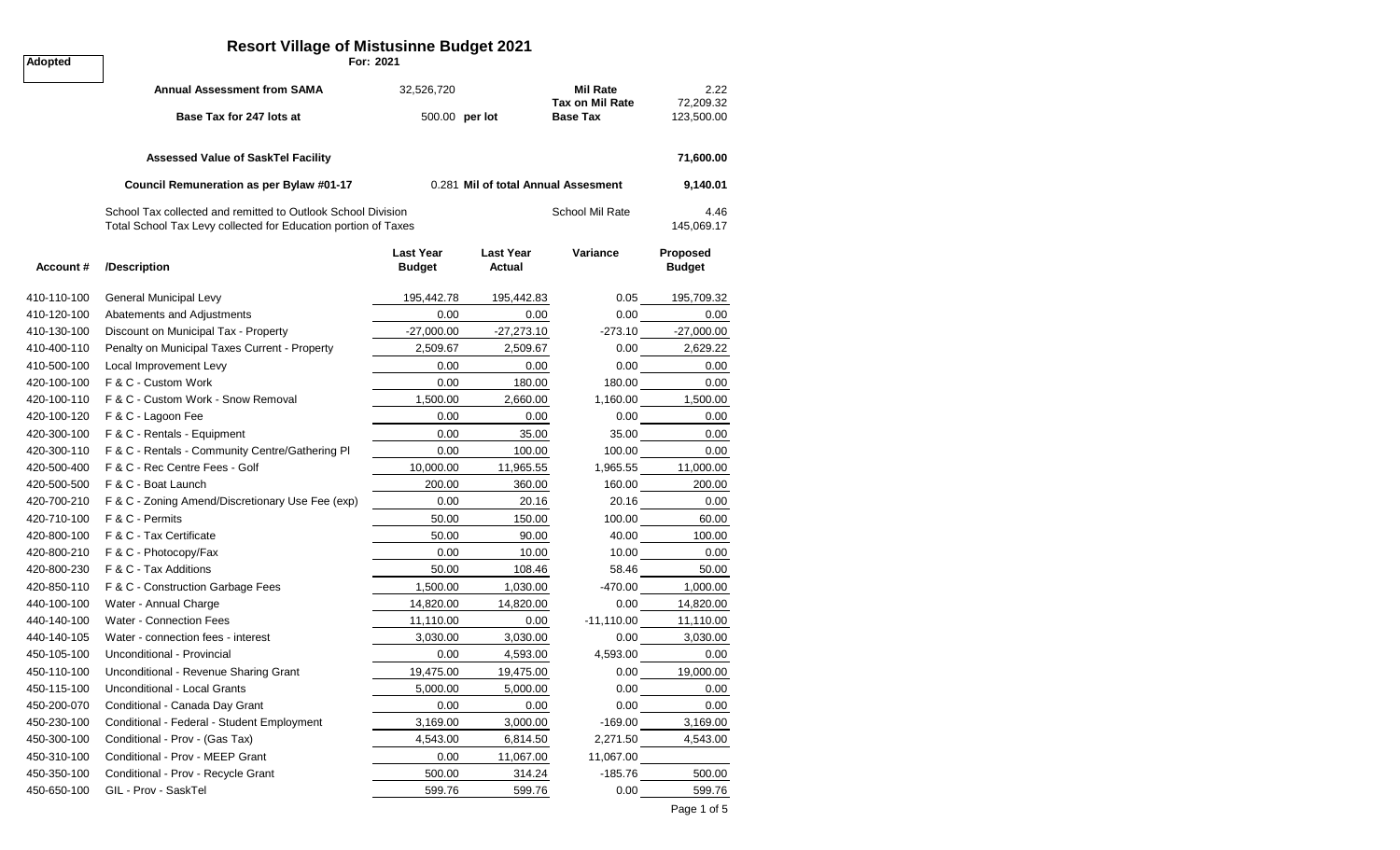| Account#    | /Description                                       | <b>Last Year</b><br><b>Budget</b> | <b>Last Year</b><br>Actual | Variance     | Proposed<br><b>Budget</b> |
|-------------|----------------------------------------------------|-----------------------------------|----------------------------|--------------|---------------------------|
| 460-120-200 | Capital Asset - sale of equipment                  | 0.00                              | 3,500.00                   | 3,500.00     | 1,000.00                  |
| 470-100-100 | Interest Revenue                                   | 667.00                            | 666.94                     | $-0.06$      | 0.00                      |
| 480-100-100 | <b>Sask Lotteries</b>                              | 723.00                            | 723.00                     | 0.00         | 723.00                    |
| 480-100-110 | Grants - other                                     | 5.000.00                          | 5,000.00                   | 0.00         | 0.00                      |
| 480-150-100 | Donations                                          | 0.00                              | 5,000.00                   | 5,000.00     | 0.00                      |
|             | <b>Account Class Totals Revenues:</b>              | 252,939.21                        | 270,992.01                 | 18,052.80    | 243,743.30                |
| 510-110-110 | GG - Council - Indemnity                           | 6,268.50                          | 6,007.14                   | 261.36       | 6,200.00                  |
| 510-110-115 | GG - Council - Mayor's Honorarium                  | 3,134.26                          | 3,134.26                   | 0.00         | 3,100.00                  |
| 510-110-230 | GG - Salaries - Administration                     |                                   |                            | 0.00         |                           |
|             | Yvonne/Kelly                                       | 0.00                              | 0.00                       | 0.00         | 15,000.00                 |
|             | Leeanne                                            | 0.00                              | 0.00                       | 0.00         | 20,500.00                 |
| 510-130-230 | Benefits - Administration                          | 5,400.00                          | 6,045.02                   | -645.02      | 4,500.00                  |
| 510-130-234 | Benefits - Worker Compensation                     | 1,211.98                          | 0.00                       | 1,211.98     | 0.00                      |
| 510-200-110 | GG - Cont. - Legal                                 | 500.00                            | 0.00                       | 500.00       | 500.00                    |
| 510-200-130 | GG - Cont. - Audit/Accounting                      | 3,200.00                          | 3,445.00                   | -245.00      | 3,604.00                  |
| 510-200-150 | GG - Cont. - Assessment - SAMA                     | 6,847.00                          | 0.00                       | 6,847.00     | 6,934.00                  |
| 510-200-170 | GG - Cont. - Advertising                           | 100.00                            | 0.00                       | 100.00       | 100.00                    |
| 510-210-120 | GG - Council - Meetings/Travel/Meals               | 3,100.00                          | 1,912.88                   | 1,187.12     | 2,000.00                  |
| 510-210-150 | GG - Council - Convention/Mtg Regist.              | 0.00                              | 0.00                       | 0.00         | 0.00                      |
| 510-210-170 | GG - Admin - training, travel, meals               | 60.00                             | 60.00                      | 0.00         | 0.00                      |
| 510-230-100 | GG - Cont. - Insurance - General & Bond            | 6,833.00                          | 4,663.00                   | 2,170.00     | 6,684.00                  |
| 510-240-100 | GG - Cont. - Memberships & Subscription            | 1,520.58                          | 1,520.58                   | 0.00         | 1,800.00                  |
| 510-250-100 | GG - Cont. - Website fees                          | 400.00                            | 0.00                       | 400.00       | 400.00                    |
| 510-250-150 | GG - Cont. - Board of Revision/Dev Appeal Brd fees | 0.00                              | 0.00                       | 0.00         | 0.00                      |
| 510-260-100 | GG - Cont. - Tax Enforcement/Collection            | 50.00                             | 120.46                     | $-70.46$     | 50.00                     |
| 510-260-150 | GG - Cont. - Elections                             | 2,500.00                          | 1,625.07                   | 874.93       | 0.00                      |
| 510-280-130 | GG - Cont. - Bylaw Enforcement                     | 0.00                              | 0.00                       | 0.00         | 0.00                      |
| 510-280-150 | GG - Cont. - Office Equip Agreements               | 1,383.30                          | 1,383.30                   | 0.00         | 2,200.00                  |
| 510-280-170 | GG - Cont. - Donations                             | 0.00                              | 0.00                       | 0.00         | 0.00                      |
| 510-290-100 | GG - Bank Charges                                  | 0.00                              | 0.00                       | 0.00         | 0.00                      |
| 510-300-120 | GG - Utility - Power                               | 3,000.00                          | 2,697.11                   | 302.89       | 3,000.00                  |
| 510-300-140 | GG - Utility - Telephone/Internet                  | 2,000.00                          | 1,996.00                   | 4.00         | 2,500.00                  |
| 510-300-150 | GG - Utility - Sewer                               | 216.00                            | 216.00                     | 0.00         | 250.00                    |
| 510-400-110 | GG - Maint. - Postage                              | 800.00                            | 1,124.87                   | $-324.87$    | 700.00                    |
| 510-410-140 | GG - Maint. - Office Supplies                      | 2,000.00                          | 2,305.51                   | $-305.51$    | 1,700.00                  |
| 510-410-160 | GG - Maint - Community Centre Supplies             | 200.00                            | 193.49                     | 6.51         | 50.00                     |
| 510-410-180 | GG - Maint - Other (bulletin board)                | 0.00                              | 0.00                       | 0.00         | 0.00                      |
| 510-490-100 | GG - Maint. - Office Repairs & Maint.              | 1,000.00                          | 13,413.52                  | $-12,413.52$ | 100.00                    |
| 510-600-140 | GG - office equip (CAPITAL)                        | 2,348.70                          | 2,349.00                   | $-0.30$      | 0.00                      |
| 510-600-299 | GG - Amort - Bldgs/Impr & Eng Structures           | 611.00                            | 611.00                     | 0.00         | 800.00                    |
| 510-600-599 | GG - Amort - Office & Information Tech             |                                   | 0.00                       | 0.00         |                           |
| 510-900-110 | <b>GG</b> - Fireworks Donation                     | 0.00                              | 0.00                       | 0.00         | 0.00<br>Page 2 of 5       |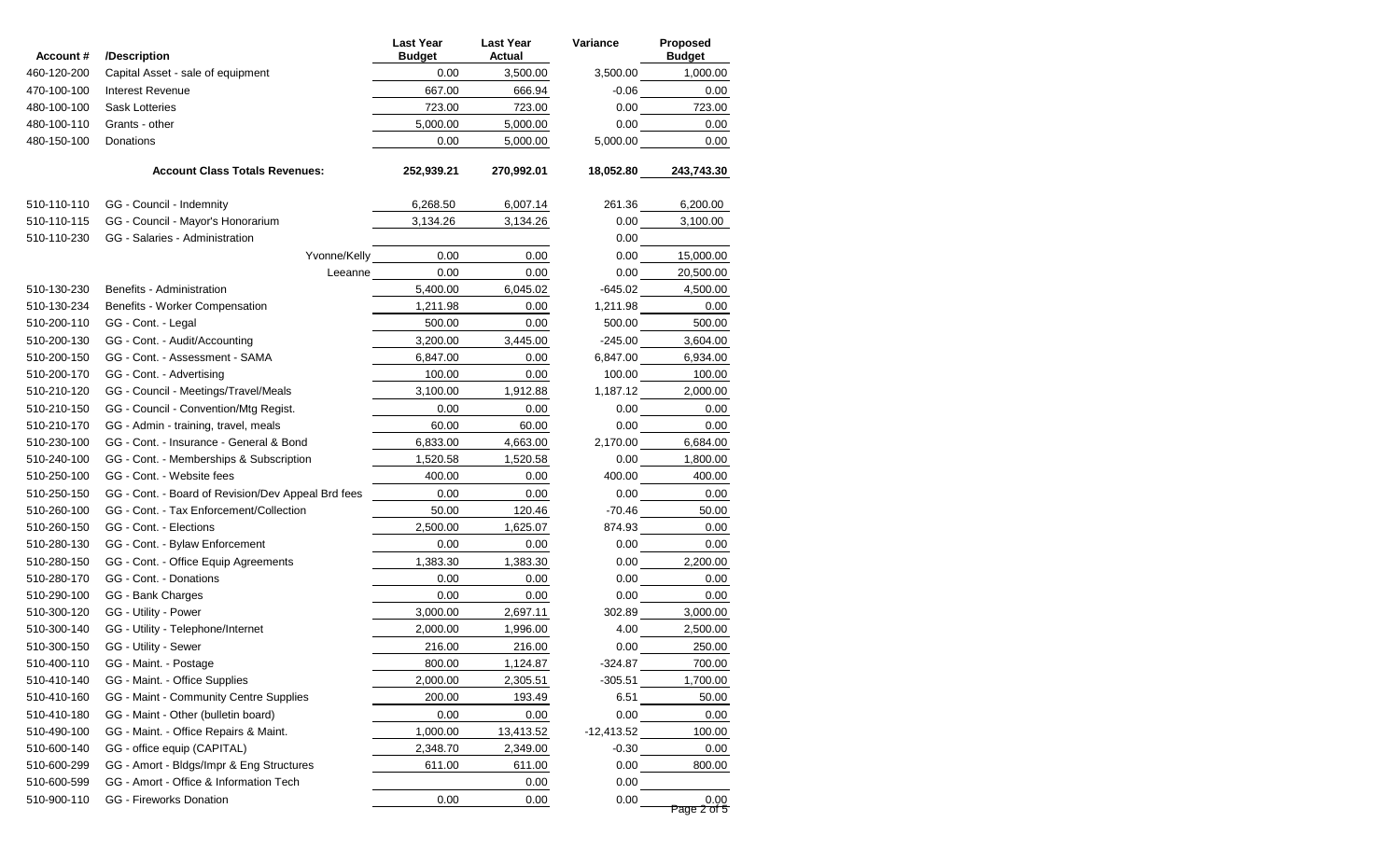| Account#    | /Description                                    | <b>Last Year</b><br><b>Budget</b> | <b>Last Year</b><br>Actual | Variance    | Proposed<br><b>Budget</b> |
|-------------|-------------------------------------------------|-----------------------------------|----------------------------|-------------|---------------------------|
| 520-210-100 | PS - Police - Justice Requisition               | 3,600.00                          | 3,708.70                   | -108.70     | 4,000.00                  |
| 520-510-110 | PS - Police - Grants & Contribution             | 100.00                            | 100.00                     | 0.00        | 100.00                    |
| 525-210-100 | PS - Fire - EMS Contract - 911                  | 96.25                             | 96.25                      |             | 0.00<br>96.25             |
| 525-210-110 | <b>PS</b> - Fire - Contracted Services          | 1,801.80                          | 1,800.00                   |             | 1.80 1,800.00             |
| 525-230-100 | PS - Fire - Insurance                           | 807.40                            | 807.40                     |             | 0.00<br>849.20            |
| 525-430-100 | PS - EMO Vehicle Parts/Repairs                  | 1,000.00                          | 233.03                     | 766.97      | 500.00                    |
| 525-440-100 | PS - Fire - Small Tools/Equipment               | 0.00                              | 0.00                       |             | 0.00                      |
| 525-600-140 | PS - Fire - Purchase of Cap Assets - Equipment  | 9,000.00                          | 8,595.00                   |             | 405.00<br>0.00            |
| 530-110-120 | TS - Maint. - Salaries (Edward)                 | 14,800.00                         | 11,067.88                  | 3,732.12    | 25,000.00                 |
| 530-110-140 | TS - Maint. - Salaries - Casual Help            | 500.00                            | 0.00                       |             | 500.00 200.00             |
| 530-110-150 | TS - Maint. - Salaries - Seasonal (student)     | 4,480.00                          | 4,055.22                   |             |                           |
| 530-120-120 | TS - Maint. - Benefits (Edward)                 | 2,400.00                          | 1,958.25                   | 441.75      | 1,500.00                  |
| 530-140-140 | TS - Maint. - Benefits - Casual Help            | 0.00                              | 0.00                       |             | 0.00                      |
| 530-150-150 | TS - Maint. - Benefits - Seasonal (student)     | 300.00                            | 89.71                      |             | 200.00                    |
| 530-250-100 | TS - Maint. - Travel, Meal & Subsistence        | 700.00                            | 305.71                     | $394.29$    | 400.00                    |
| 530-260-100 | TS - Maint. - Insurance/Vehicle Reg.            | 2,000.00                          | 2,163.88                   |             | 2,500.00                  |
| 530-300-120 | TS - Maint. - Utility - Power                   | 7,800.00                          | 7,732.28                   |             | 8,100.00                  |
| 530-300-140 | TS - Maint - Phone                              | 750.00                            | 737.13                     |             | 800.00                    |
| 530-300-150 | TS - Maint - Utility - Sewer                    | 216.00                            | 216.00                     |             | 0.00<br>250.00            |
| 530-410-100 | TS - Maint. - Shop Supply & Small Tools         | 1,500.00                          | 1,044.35                   | 455.65      | 1,000.00                  |
| 530-410-120 | TS - Maint. - Shop supplies (cleaning/washroom) | 100.00                            | 122.32                     | $-22.32$    | 150.00                    |
| 530-420-100 | TS - Maint. - Vehicle/Equipment Repair          | 3,000.00                          | 2,150.62                   | 849.38      | 7,500.00                  |
| 530-425-110 | TS - Maint. - Oil & Fuel                        | 4,000.00                          | 2,579.98                   | 1,420.02    | 3,500.00                  |
| 530-430-130 | TS - Maint. - Building Maint & Repair           | 2,000.00                          | 1,182.05                   | 817.95      | 500.00                    |
| 530-440-100 | TS - Maint. - Gravel/sand                       | 500.00                            |                            | 500.00      | 1,000.00                  |
| 530-470-100 | TS - Maint. - Road/Street Signs                 | 1,000.00                          | 956.85                     | 43.15       | 2,500.00                  |
| 530-600-120 | TS - Purchase of Cap Assets - Building          | 0.00                              |                            |             | 0.00                      |
| 530-600-140 | TS - Purchase of Cap Assets - Equipment         | 4,028.00                          | 10,853.00                  | $-6,825.00$ | 0.00                      |
| 530-600-190 | TS - Purchase of Cap Assets - Eng. Str.         | 0.00                              |                            |             | 0.00<br>0.00              |
| 530-600-299 | TS - Maint. - Amort - Bldgs/Impro & Eng Str     | 0.00                              | 3,269.00                   |             | 0.00                      |
| 530-600-399 | TS - Maint. - Amort - Machinery & Equipment     | 0.00                              | 6,548.00                   |             | 0.00                      |
| 530-600-699 | TS - Maint. - Amort - Infrastructure            | 0.00                              | 13,699.00                  |             | 0.00                      |
| 535-290-100 | TS - Const. - Contracted Repairs (Roads)        | 0.00                              |                            | 0.00        | 4,500.00                  |
| 537-110-130 | TS - Snow - Salaries - Labourers                | 700.00                            | 1,195.38                   |             | -495.38  1,700.00         |
| 537-210-100 | TS - Snow - Contracted Removal                  | 0.00                              |                            |             | 0.00<br>0.00              |
| 537-220-110 | TS - Snow - Fence & Supplies                    | 0.00                              |                            | 0.00        | 0.00                      |
|             |                                                 |                                   |                            |             |                           |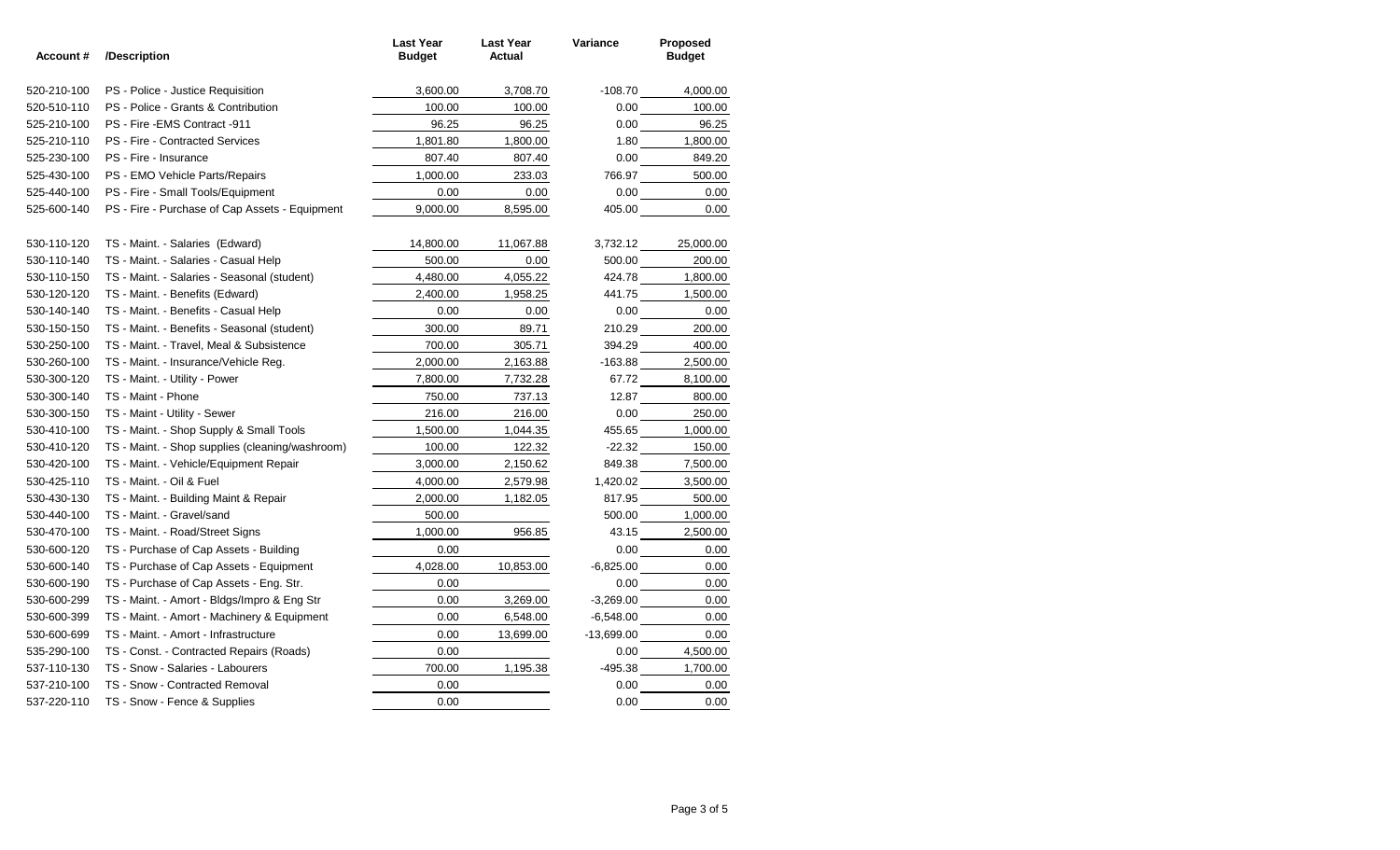| Account#    | /Description                                    | <b>Last Year</b><br><b>Budget</b> | <b>Last Year</b><br>Actual | <b>Variance</b> | Proposed<br><b>Budget</b>                                                                                                            |
|-------------|-------------------------------------------------|-----------------------------------|----------------------------|-----------------|--------------------------------------------------------------------------------------------------------------------------------------|
| 540-200-110 | EH - Cont. - Waste Collection/Disposal          | 15,000.00                         | 17,310.81                  |                 | $-2,310.81$ 19,000.00                                                                                                                |
| 540-200-120 | EH - Recycle costs                              | 3,000.00                          | 1,252.00                   |                 | 1,748.00 2,500.00                                                                                                                    |
| 540-210-100 | EH - Cont. - Pest Control                       | 0.00                              | 0.00                       |                 | 0.00<br>0.00                                                                                                                         |
| 540-220-100 | EH - Cont. - Repairs                            | 0.00                              | 0.00                       |                 | 0.00<br>0.00                                                                                                                         |
| 540-220-110 | EH - Cont. - Burn/Compost pile                  | 0.00                              | 0.00                       |                 | 0.00<br>0.00                                                                                                                         |
| 540-440-100 | EH - Maint. - Waste Collection Supplies         | 100.00                            | 0.00                       | 100.00          | 500.00                                                                                                                               |
| 560-200-110 | P&D - Cont. - Community Planning                | 0.00                              | 4,720.78                   | -4,720.78       | 6,000.00                                                                                                                             |
| 570-110-170 | R&C - Salaries - Greenskeeper (Shane)           | 17,000.00                         | 14,654.31                  | 2,345.69        | 18,000.00                                                                                                                            |
| 570-110-180 | R&C - Salaries - Office Assistant (Marilyn)     | 2,500.00                          | 2,388.19                   |                 | 2,700.00                                                                                                                             |
| 570-110-185 | R&C - Salaries - summer student                 | 0.00                              | 0.00                       | 0.00            | 1,800.00                                                                                                                             |
| 570-120-150 | R&C - Benefits - Greenskeeper                   | 2,800.00                          | 0.00                       | 372.00          | 500.00                                                                                                                               |
| 570-120-170 | R&C - Benefits - Office Assistant               | 350.00                            | 384.00                     | $-34.00$        | 400.00                                                                                                                               |
| 570-120-180 | R&C - Benefits - summer student                 | 0.00                              | 0.00                       | 0.00            | 200.00                                                                                                                               |
| 570-220-100 | R&C - Cont. - Travel - Library Rep              | 200.00                            | 0.00                       | 200.00          | 0.00                                                                                                                                 |
| 570-250-100 | R&C - Cont. - Travel                            | 300.00                            | 600.86                     | $-300.86$       | 300.00                                                                                                                               |
| 570-260-100 | R&C - Cont. - Golf Equip Repairs                | 500.00                            | 618.00                     | $-118.00$       | 1,100.00                                                                                                                             |
| 570-270-100 | R&C - Cont. - Cont. Maint. (Boat Launch)        | 1,400.00                          | 2,195.85                   | -795.85         | 0.00                                                                                                                                 |
| 570-290-100 | R&C - Cont. - Library Requisition               | 1,123.82                          | 1,123.82                   | 0.00            | 1,123.82                                                                                                                             |
| 570-420-110 | R&C - Supplies - Tree removal/topping           | 2,000.00                          | 1,500.00                   | 500.00          | 1,000.00                                                                                                                             |
| 570-420-120 | R&C - Supplies - Trees/Flowerbed                | 200.00                            | 71.29                      | 128.71          | 400.00                                                                                                                               |
| 570-420-140 | R&C - Supplies - Golf Course                    | 4,000.00                          | 3,735.77                   | 264.23          | 3,500.00                                                                                                                             |
| 570-420-150 | R&C - Supplies - Boat Launch/Beach              | 300.00                            | 227.23                     | 72.77           | 2,000.00                                                                                                                             |
| 570-420-190 | R&C - Other Supplies - Park/Playground          | 0.00                              | 200.34                     |                 | $-200.34$ 500.00                                                                                                                     |
| 570-430-120 | R&C - Supplies - Recreation                     | 0.00                              | 518.00                     | $-518.00$       | 1,500.00                                                                                                                             |
| 570-430-170 | R&C - Bldg Mat/Supply - Gathering Place         | 0.00                              | 0.00                       |                 | 0.00 5,000.00                                                                                                                        |
| 570-500-130 | R&C - Grants - Library                          | 650.00                            | 650.00                     |                 | $0.00$ 650.00                                                                                                                        |
| 570-600-110 | R&C - Purchase of Cap Assets - playground equip |                                   |                            |                 |                                                                                                                                      |
| 570-600-120 | R&C - Purchase of Cap Assets - beach (docks)    | 37,370.00                         | 16,393.70                  |                 | 20,976.30 15,000.00                                                                                                                  |
| 570-600-130 | R&C - Purchase of Cap Assets - Machine          |                                   |                            |                 | $\begin{tabular}{ c c c c } \hline 0.00 & \hspace{1.5cm} & \hspace{1.5cm} & \hspace{1.5cm} & \hspace{1.5cm} \\ \hline \end{tabular}$ |
| 570-600-199 | R&C - Amort - Land Improvements                 |                                   | 3,321.00                   |                 |                                                                                                                                      |
| 570-600-399 | R&C - Machinery & Equipment                     |                                   | 2,085.00                   |                 |                                                                                                                                      |
| 580-230-100 | UT - Water - Travel                             | 100.00                            | 0.00                       |                 | 0.00<br>100.00                                                                                                                       |
| 580-285-110 | UT - Water - Cont. Repairs - Building           | 0.00                              | 0.00                       | 0.00            | 0.00                                                                                                                                 |
| 580-285-120 | UT - Water - Cont. Repairs - Equip.             | 0.00                              | 0.00                       | 0.00            | 0.00                                                                                                                                 |
| 580-285-150 | UT - Water - Cont. Repairs - Line Repair        | 500.00                            | 103.35                     | 396.65          | 500.00                                                                                                                               |
| 580-290-100 | UT - Water - Laboratory Testing                 | 0.00                              | 0.00                       | 0.00            | 0.00                                                                                                                                 |
| 580-300-120 | UT - Water - Power                              | 2,300.00                          | 2,398.23                   | -98.23          | 2,500.00                                                                                                                             |
| 580-600-299 | UT - Water - Amort - Bldgs/Impr & Eng Str       | 440.00                            |                            | 440.00          |                                                                                                                                      |
| 580-600-399 | UT - Water - Amort - Machinery & Equip          | 5,703.00                          |                            | 5,703.00        |                                                                                                                                      |
| 580-600-699 | UT - Water - Amort - Infrastructure             | 5,270.00                          |                            | 5,270.00        |                                                                                                                                      |
| 580-700-120 | UT - Irrigation System - Debenture - Principal  | 12,246.20                         | 12,601.43                  |                 | -355.23 12,601.34<br>Page 4 of 5                                                                                                     |